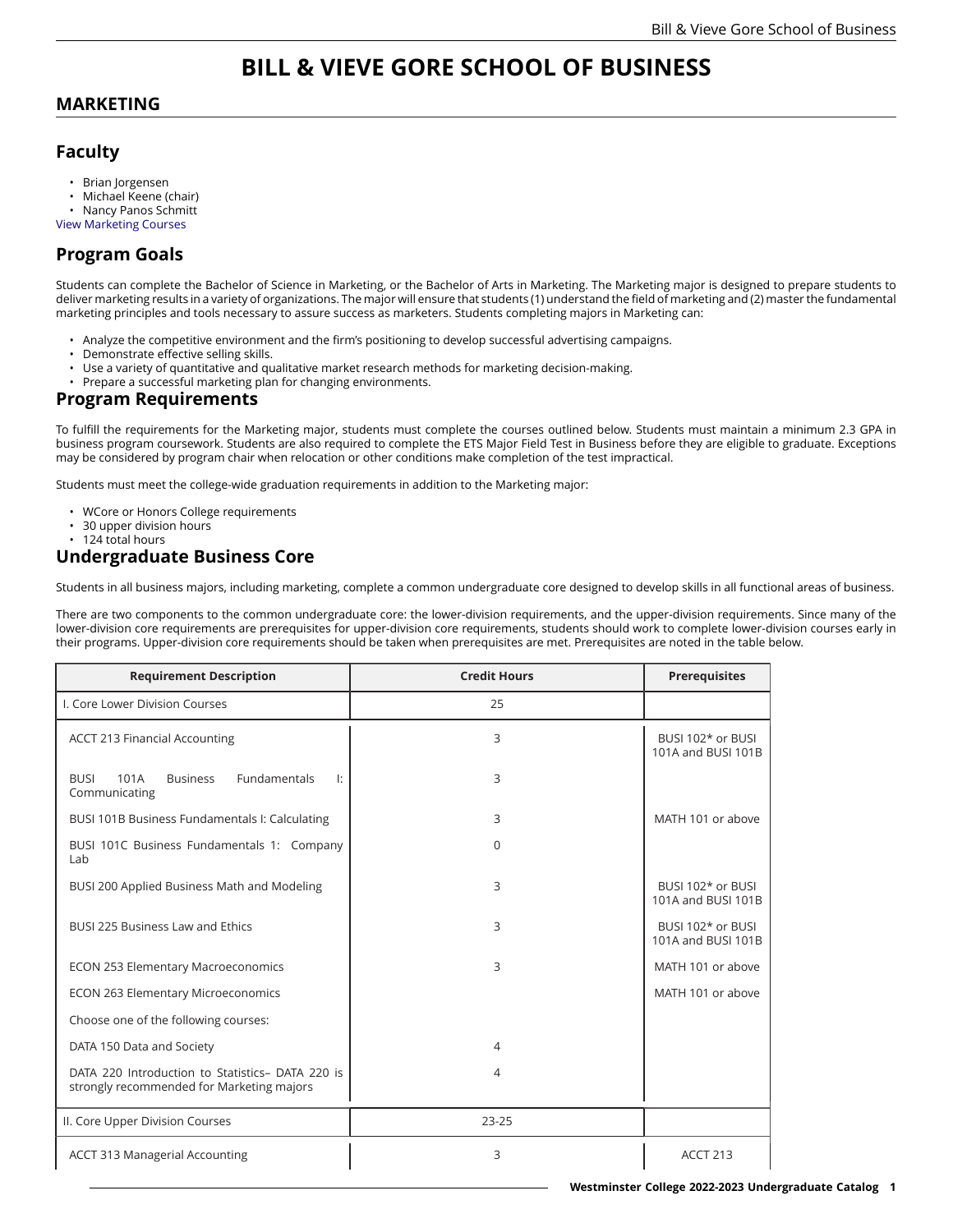| <b>Requirement Description</b>                                                                                                                                                                                                                    | <b>Credit Hours</b> | <b>Prerequisites</b>                                                                                       |
|---------------------------------------------------------------------------------------------------------------------------------------------------------------------------------------------------------------------------------------------------|---------------------|------------------------------------------------------------------------------------------------------------|
| <b>BUSI 300 Information Technology</b>                                                                                                                                                                                                            | 3                   | <b>BUSI 200</b>                                                                                            |
| BUSI 350 Business Fundamentals II: Integrative<br>Core. The ETS exam is administered in BUSI 350. For<br>ETS information, click here                                                                                                              | $\overline{2}$      | ACCT 313; BUSI<br>225, 300; DATA<br>150 or 220; ECON<br>263; FINC 300;<br>MGMT 305, MGMT<br>309; MKTG 300. |
| BUSI 440 or BUSI 441 or BUSI 442 Business<br>Fundamentals III: Internship or Business Practicum<br>or Business Portfolio                                                                                                                          | $1 - 82 - 42$       | BUSI 350, junior or<br>senior standing,<br>and signed approval<br>from the Practice/<br>Exp Director.      |
| Transfer students must complete a min. of 15<br>Westminster credit hours or obtain permission of<br>instructor prior to completing an internship for<br>credit. All business majors are required to complete<br>BUSI 440 or BUSI 441 or BUSI 442. |                     |                                                                                                            |
| FINC 300 Business Finance                                                                                                                                                                                                                         | 3                   | BUSI 200 and<br><b>ACCT 213</b>                                                                            |
| MGMT 305 Principles of Management                                                                                                                                                                                                                 | 4                   | BUSI 102* or BUSI<br>101A and BUSI 101B                                                                    |
| <b>MGMT 309 Operations Management</b>                                                                                                                                                                                                             | 3                   | <b>BUSI 200</b>                                                                                            |
| MKTG 300 Principles of Marketing                                                                                                                                                                                                                  | 3                   | BUSI 102* or BUSI<br>101A and BUSI 101B                                                                    |
| Total Hours for the Marketing Core Courses                                                                                                                                                                                                        | 48-50               |                                                                                                            |

\*BUSI 102, Business Fundamentals I for Transfer Students, is only an option for transfer students or student majoring in arts administration; all other students should take BUSI 101A/BUSI 101B.

## **Bachelor of Science in Marketing**

| <b>Requirement Description</b>                                                                              | <b>Credit Hours</b> | <b>Prerequisites</b>                                |
|-------------------------------------------------------------------------------------------------------------|---------------------|-----------------------------------------------------|
| I. Undergraduate Business Core                                                                              | 48-50               |                                                     |
| Please refer to Undergraduate Business Core for requirements.                                               |                     |                                                     |
| II. Major Requirements                                                                                      | 12                  |                                                     |
| MKTG 303 Professional Selling                                                                               | 4                   | <b>MKTG 300</b>                                     |
| MKTG 428 Advertising                                                                                        | 4                   | <b>MKTG 303</b>                                     |
| MKTG 435 Marketing Research and Planning                                                                    | 4                   | MKTG 300 and<br>DATA 150 or 220;<br>senior standing |
| III. Electives                                                                                              | 8                   |                                                     |
| Choose eight hours of elective coursework from the following:                                               |                     |                                                     |
| COMM 326 Introduction to Web Writing and Design                                                             | 4                   |                                                     |
| MGMT 400 Global Business Strategy                                                                           | 4                   | MGMT 305 or<br><b>MKTG 300</b>                      |
| Entrepreneurial<br>MKTG 305<br>Marketing-<br>not<br>available as an elective for Entrepreneurship<br>minors | 2                   |                                                     |
| MKTG 412 Special Topics in Marketing                                                                        | $1 - 4$             |                                                     |
| MKTG 420 Consumer Behavior                                                                                  | $\overline{4}$      | <b>MKTG 300</b>                                     |
| Or other upper division electives as approved by<br>advisor                                                 |                     |                                                     |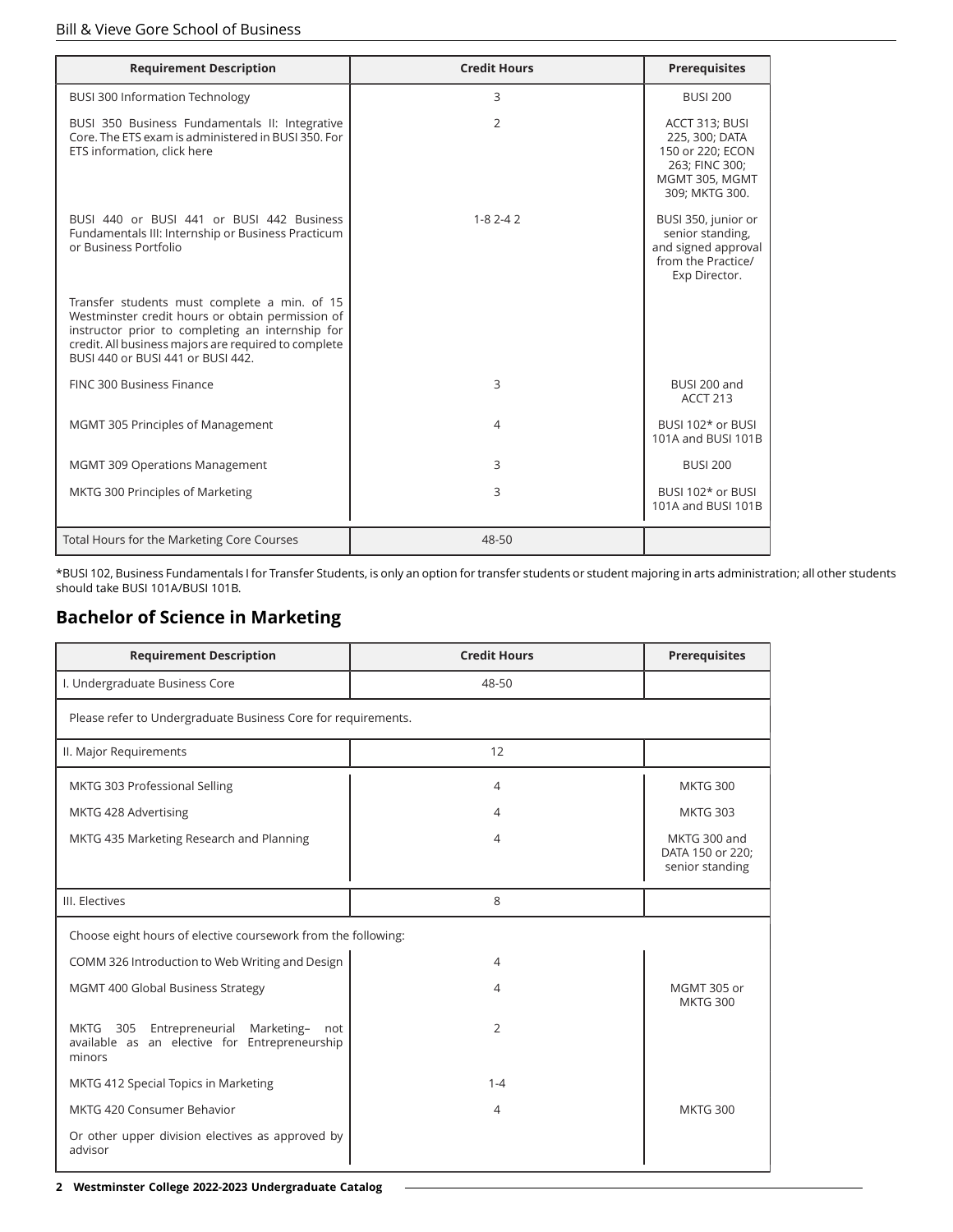| <b>Requirement Description</b>       | <b>Credit Hours</b> | <b>Prerequisites</b> |
|--------------------------------------|---------------------|----------------------|
| IV. Senior Capstone                  |                     |                      |
| MKTG 490 Senior Seminar in Marketing |                     | <b>MKTG 428</b>      |
| B.S. Marketing Program               | $72 - 74$           |                      |

## **Bachelor of Arts in Marketing**

| <b>Requirement Description</b>                                                                                                                                                                                                                                                   | <b>Credit Hours</b>                                                                                                    | <b>Prerequisites</b>                                |  |
|----------------------------------------------------------------------------------------------------------------------------------------------------------------------------------------------------------------------------------------------------------------------------------|------------------------------------------------------------------------------------------------------------------------|-----------------------------------------------------|--|
| I. Undergraduate Business Core                                                                                                                                                                                                                                                   | 48-50                                                                                                                  |                                                     |  |
| Please refer to Undergraduate Business Core for requirements.                                                                                                                                                                                                                    |                                                                                                                        |                                                     |  |
| II. Bachelor of Arts Requirements                                                                                                                                                                                                                                                | 12                                                                                                                     |                                                     |  |
| Students completing the Bachelor of Arts option (B.A.) must complete either:                                                                                                                                                                                                     |                                                                                                                        |                                                     |  |
| used) or                                                                                                                                                                                                                                                                         | a. A declared academic minor other than a Business minor (Economics, Entrepreneurship, and Sports Management cannot be |                                                     |  |
| b. Twelve credit hours of a single world language; or                                                                                                                                                                                                                            |                                                                                                                        |                                                     |  |
| c. Eight credit hours of a single world language, and either:                                                                                                                                                                                                                    |                                                                                                                        |                                                     |  |
| • Four credit hours of a Westminster May term study/cultural international experience, or<br>• Four credits of an international study tour transferred from an accredited college or university.<br>See World Language Requirement for equivalencies, AP and CLEP credit policy. |                                                                                                                        |                                                     |  |
| III. Upper Division Required Courses                                                                                                                                                                                                                                             | 12                                                                                                                     |                                                     |  |
| MKTG 303 Professional Selling                                                                                                                                                                                                                                                    | 4                                                                                                                      | <b>MKTG 300</b>                                     |  |
| MKTG 428 Advertising                                                                                                                                                                                                                                                             | 4                                                                                                                      | <b>MKTG 303</b>                                     |  |
| MKTG 435 Marketing Research and Planning                                                                                                                                                                                                                                         | 4                                                                                                                      | MKTG 300 and<br>DATA 150 or 220;<br>senior standing |  |
| IV. Electives                                                                                                                                                                                                                                                                    | 4                                                                                                                      |                                                     |  |
| COMM 326 Introduction to Web Writing and Design                                                                                                                                                                                                                                  | 4                                                                                                                      |                                                     |  |
| MGMT 400 Global Business Strategy                                                                                                                                                                                                                                                | 4                                                                                                                      | <b>MGMT 305</b><br>or MKTG 300                      |  |
| MKTG 305<br>Entrepreneurial Marketing- not<br>available as an elective for Entrepreneurship<br>minors                                                                                                                                                                            | $\overline{2}$                                                                                                         |                                                     |  |
| MKTG 412 Special Topics in Marketing                                                                                                                                                                                                                                             | $1 - 4$                                                                                                                |                                                     |  |
| MKTG 420 Consumer Behavior                                                                                                                                                                                                                                                       | 4                                                                                                                      | <b>MKTG 300</b>                                     |  |
| Or other upper division electives as approved by<br>advisor                                                                                                                                                                                                                      |                                                                                                                        |                                                     |  |
| V. Senior Capstone                                                                                                                                                                                                                                                               | 4                                                                                                                      |                                                     |  |
| MKTG 490 Senior Seminar in Marketing                                                                                                                                                                                                                                             | 4                                                                                                                      | <b>MKTG 428</b>                                     |  |
| Total Hours for the B.A. Marketing Program                                                                                                                                                                                                                                       | $80 - 82$                                                                                                              |                                                     |  |

## **Recommended Plan of Study**

**Starting Business as a First-Year Student**